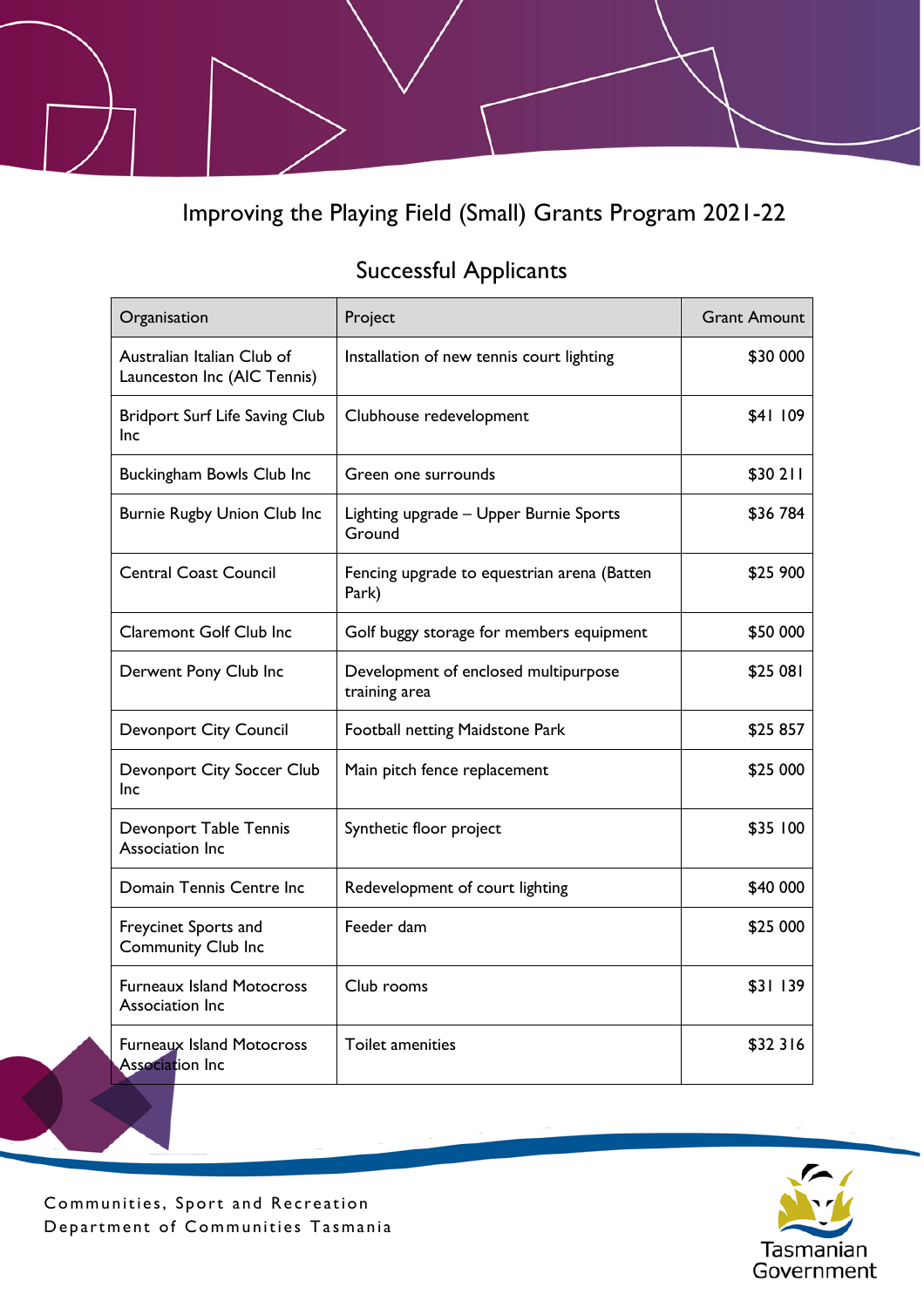| Organisation                                | Project                                                                              | <b>Grant Amount</b> |
|---------------------------------------------|--------------------------------------------------------------------------------------|---------------------|
| George Town Council                         | Installation of indoor basketball/netball<br>infrastructure (Graham Fairless Centre) | \$37 149            |
| Glenorchy Basketball<br>Association Inc     | Disability access and extra storage/seating                                          | \$49 000            |
| Hockey Tasmania Inc                         | THC Pitch 3 changerooms and toilet facility<br>upgrade                               | \$47 689            |
| Howrah Bowls Club Inc                       | Upgrade of lighting system at indoor bowls and<br>community centre                   | \$27 500            |
| Kentish Aquatic Club Inc                    | Ski jump infrastructure construction                                                 | \$42 400            |
| King Island Golf and Bowling<br>Club Inc    | Erection of new course maintenance<br>machinery shed                                 | \$43 309            |
| Kingborough Council                         | Kingston Mountain Bike Park Shelter                                                  | \$26 532            |
| Kingborough Oval                            | Sports field development (Leslie Vale Oval)                                          | \$50 000            |
| Kingston Beach Golf Club Inc                | Clubhouse amenities refurbishment                                                    | \$50 000            |
| Latrobe Cricket Club Inc                    | Upgrade facilities                                                                   | \$26 011            |
| Legana Tennis Club Inc                      | Facility improvement project                                                         | \$50 000            |
| Meercroft Park Development<br>Committee Inc | Ground refurbishment                                                                 | \$27 952            |
| New Norfolk Golf Club Inc                   | Golf club water pumps                                                                | \$44 587            |
| North West Bay Golf Club<br>Inc             | Safer pathways                                                                       | \$31515             |
| Old Scotch Collegians<br>Football Club Inc  | NTCA No 1. Scoreboard                                                                | \$47 053            |
| Penguin Cricket Club Inc                    | Perimeter fencing - Dial Park Oval B                                                 | \$27 500            |